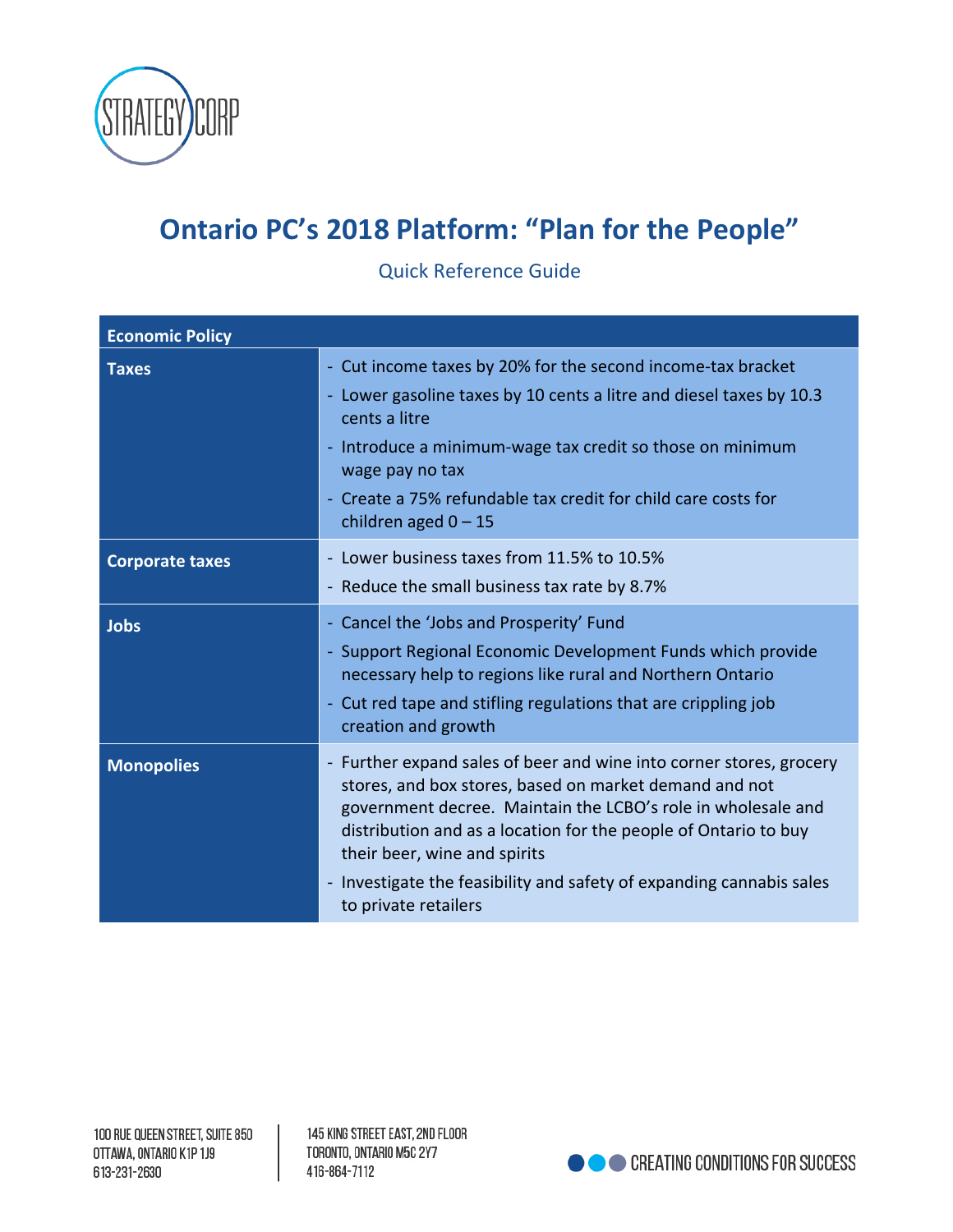

| <b>Healthcare Policy</b>                        |                                                                                            |
|-------------------------------------------------|--------------------------------------------------------------------------------------------|
| Long-Term Care                                  | - Build 15,000 long-term care beds in five years and 30,000 beds in<br>10 years            |
| <b>Mental Health &amp;</b><br><b>Addictions</b> | - Invest \$3.8 billion in mental health, addictions and housing<br>supports over 10 years. |
| <b>Seniors</b>                                  | - Introduce free dental care for low-income seniors                                        |

| <b>Education Policy</b>         |                                                                                                                                                                                                                                                                                                                                                                                                                                                                                     |
|---------------------------------|-------------------------------------------------------------------------------------------------------------------------------------------------------------------------------------------------------------------------------------------------------------------------------------------------------------------------------------------------------------------------------------------------------------------------------------------------------------------------------------|
| <b>Skills Development</b>       | - Fill the skills gap by increasing access to apprenticeships and<br>reforming the foreign credential recognition process to help<br>qualified immigrants come to Ontario and contribute to the<br>economy to their fullest potential immediately                                                                                                                                                                                                                                   |
| <b>Curriculum</b>               | - Scrap discovery math and inquiry-based learning in our<br>classrooms and restore proven methods of teaching<br>- Make mathematics mandatory in teachers' college programs<br>Fix the current EQAO testing regime that is failing our kids and<br>$\blacksquare$<br>implement a standardized testing program that works<br>- Restore Ontario's previous sex-ed curriculum until we can install<br>a new one that is age appropriate and based on real consultation<br>with parents |
| <b>Child Care</b>               | - Provide an additional \$38 million in funding for all children with<br>autism, above and beyond the funding already in the<br>government's plan                                                                                                                                                                                                                                                                                                                                   |
| <b>Schools &amp; Classrooms</b> | Uphold moratorium on school closures until the closure review<br>process is reformed<br>- Ban cell phones in all primary and secondary school classrooms,<br>in order to maximize learning time<br>Mandate universities to uphold free speech on campuses and in<br>classrooms                                                                                                                                                                                                      |

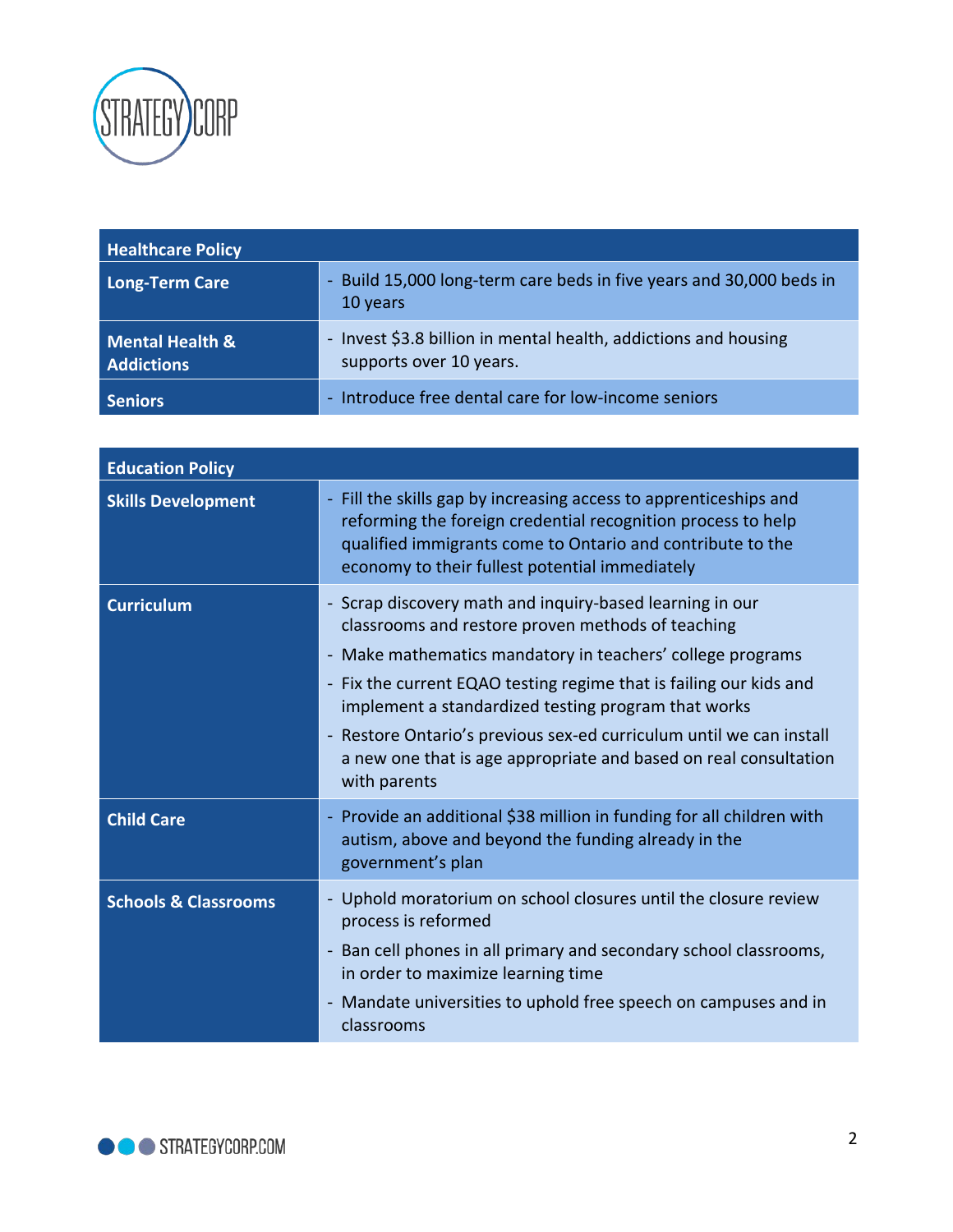

| <b>Infrastructure &amp; Transit</b> |                                                                                                                                                                                                                                    |
|-------------------------------------|------------------------------------------------------------------------------------------------------------------------------------------------------------------------------------------------------------------------------------|
| <b>Transit</b>                      | - Deliver two-way, all-day GO service, including expansions to<br>Bowmanville, Kitchener and completing the Niagara GO<br>Expansion                                                                                                |
|                                     | - Support regional transit projects in places such as Ottawa,<br>Hamilton, Mississauga/Brampton, Kitchener-Waterloo and<br>London                                                                                                  |
|                                     | - Upload responsibility for subway infrastructure, including the<br>building and maintenance of new and existing subway lines, from<br>the City of Toronto to the Province                                                         |
|                                     | - Add \$5 billion in new subway funding to the \$9 billion already<br>available to build the Sheppard Loop with Scarborough, the Relief<br>Line, and the Yonge Extension while building future crosstown<br>expansions underground |
|                                     | - Actively explore potential for high-speed rail and highway<br>projects including the potential six-laning of Highway 401 to the<br>416 between Toronto and Ottawa.                                                               |
|                                     | - Bring back passenger rail service to the North                                                                                                                                                                                   |
|                                     | - Cut the aviation fuel tax for the North to reduce the cost of living<br>in the North                                                                                                                                             |
| <b>Housing</b>                      | - Preserve rent control for existing tenants across Ontario                                                                                                                                                                        |
|                                     | - Increase the supply of affordable housing across the GTA while<br>protecting the Greenbelt in its entirety.                                                                                                                      |

| <b>Natural Resources &amp; Energy</b> |                                                                                   |
|---------------------------------------|-----------------------------------------------------------------------------------|
| <b>Hydro</b>                          | - Cut hydro rates by 12%<br>- Fire the CEO and entire board of Hydro One          |
|                                       | - Eliminate inflated salaries at Ontario Power Generation and<br><b>Hydro One</b> |
|                                       | - Stabilize industrial hydro rates through a package of aggressive<br>reforms     |

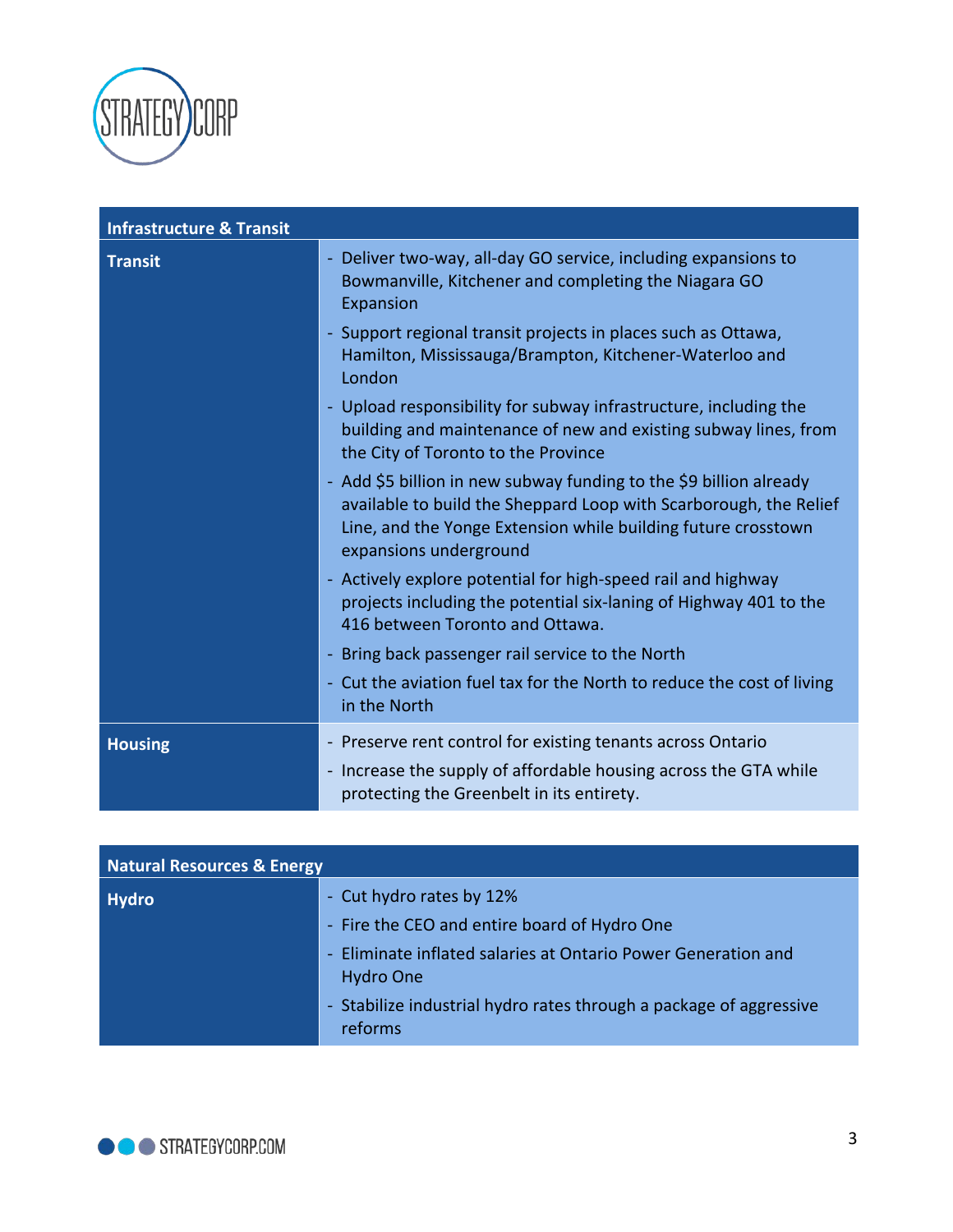

| Farming                         | - Increase the Risk Management Program (RMP) cap by \$50 million<br>annually to help farmers and other producers better manage risks<br>outside of their control.                               |
|---------------------------------|-------------------------------------------------------------------------------------------------------------------------------------------------------------------------------------------------|
| <b>Mining &amp; Natural Gas</b> | - Move forward with resource revenue sharing from mining, forestry<br>and aggregates to help Northern towns and Indigenous<br>communities share in resource development                         |
|                                 | - Expand natural gas distribution to rural communities by enabling<br>private sector participation and use the up to \$100 million in<br>savings to invest in cellular and broadband expansion. |

| <b>Environment</b>    |                                                                                                                     |
|-----------------------|---------------------------------------------------------------------------------------------------------------------|
| <b>Climate Change</b> | - Set up an emissions-reduction fund to invest in new technologies<br>to reduce emissions in Ontario                |
|                       | - Cancel the Green Energy Act                                                                                       |
|                       | - Cancel sustainable energy contracts that are in pre-construction<br>phase and re-negotiate other energy contracts |
|                       | Declare a moratorium on new energy contracts                                                                        |
| <b>Conservation</b>   | - Protect the entirety of the greenbelt                                                                             |
|                       | - Ensure hunting and fishing revenues go toward their stated<br>purpose of conservation                             |
|                       | - Protect and preserve our waterways and support and enforce our<br>air quality programs                            |
|                       | - Improve enforcement, including hiring more conservation officers<br>and increasing policing of major polluters    |
|                       | - Commit resources to reduce garbage in our neighbourhoods and<br>parks                                             |